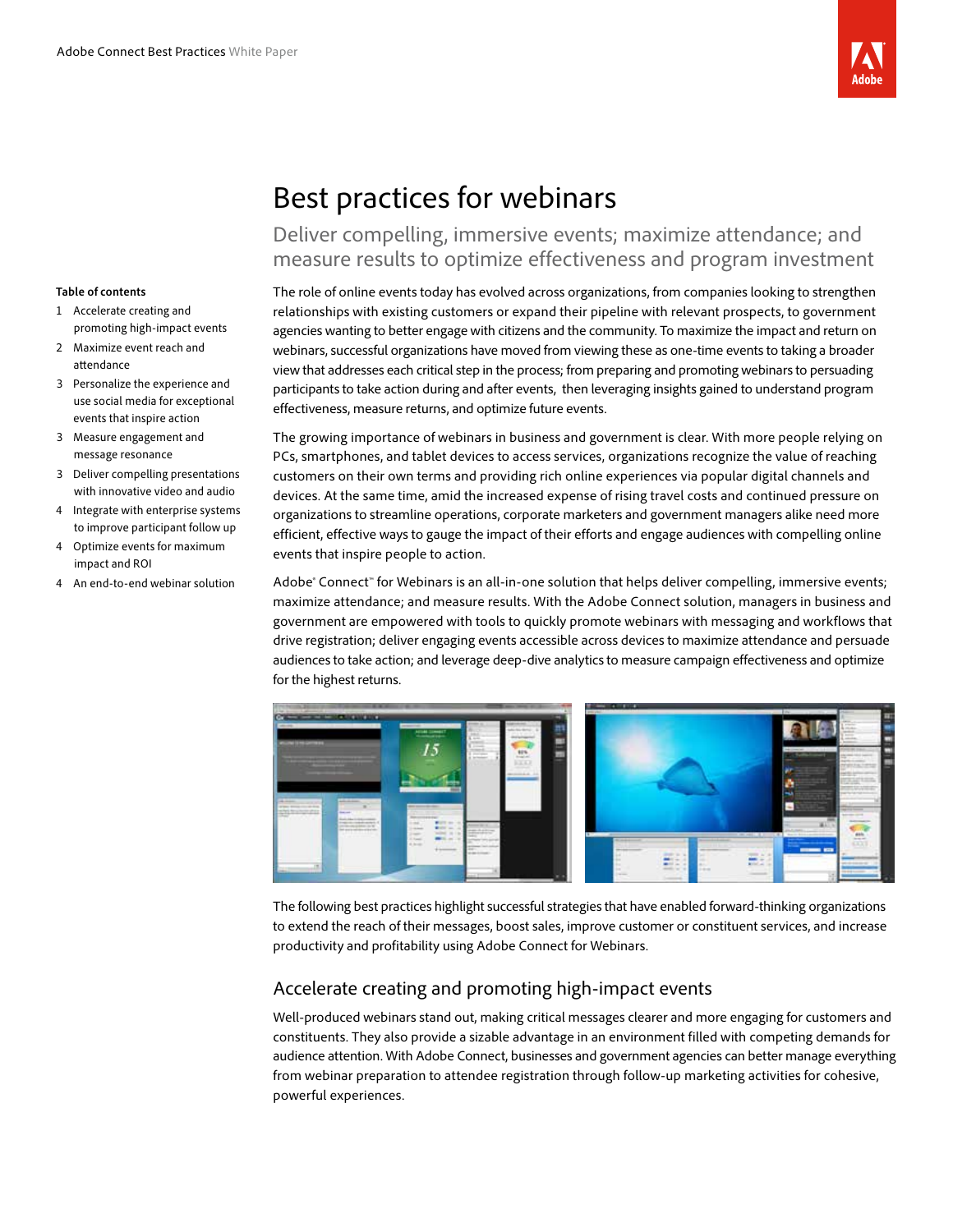*"The new capabilities in Adobe Connect provide seamless support for webinar promotion, registration, and production. We can easily customize invitations and attendee correspondence using HTML-based templates. It offers a complete, end-to-end solution for delivering best-in-class webinars."*

**Brian McFadden General manager, Technology services, MedPoint Digital**

Adobe Connect helps deliver webinars that go off without a hitch. Managers can leverage advanced, easy-to-use capabilities in Adobe Connect to quickly prepare and promote high-quality, branded events to meet changing customer and constituent demands. Meeting rooms can be created right before an event or days or weeks ahead of time, giving presenters the ability to upload materials prior to events and run through their presentations, make sure they're smooth, and strike the right tone and message.

Organizers can also save considerable amounts of time by preloading reusable layouts, quizzes, polls, and other content—including prerecorded content for replay in live sessions—in their persistent meeting rooms; the rooms remain available in perpetuity, with all content, layouts, and other assets remaining exactly as organizers left them, ready for immediate reuse in a future event. Once finalized, materials can be organized in an easy-to-follow agenda.

Central to the success of any webinar is attracting the right audience. Adobe Connect for Webinars streamlines event promotion for maximum impact—with rich templates to create event microsites, emails, and catalogs—and execute promotional campaigns that drive traffic to branded registration pages.

Event registration pages can be adapted to capture all relevant and important information about meeting participants, such as job titles, contact information, previous products or services purchased, and other data that makes follow-up more effective.

#### Maximize event reach and attendance

While successfully promoting an event and engaging the right audiences is vital, it's only part of the story. When it comes to webinars, technology can literally make or break an event's success. People today are more tech savvy than ever, and event organizers need to create and deliver webinars that can engage participants on a range of digital devices, not just on traditional desktop or laptop computers.

Adobe Connect enables businesses and government organizations to instantly reach any audience easily and more cost effectively by delivering content across multiple computing platforms and devices, including mobile. The Adobe solution helps bridge the gap between traditional computer users and those who have migrated to mobile devices and social media platforms as primary ways of accessing information and interacting.

Webinar organizers can deliver high-quality, online experiences across virtually any device, including iOS devices (Apple iPad, iPhone, and others), Android™ tablets and smartphones, and the BlackBerry PlayBook. In addition, participants can join instantly from their desktop with no additional client downloads required.

The integrated Universal Voice feature in Adobe Connect enables presenters to choose the most cost-effective and efficient pathway to reach audiences while allowing the audience to listen and participate in whichever way they prefer: via computer to circumvent incurring telephony costs or by telephone.

For occasions when participants cannot attend live sessions, organizers can use Adobe Connect to record the full events—including all of the content, documents, video, audio, and interactions—to be played back at their convenience on virtually any device. Recordings are automatically indexed and can be easily edited. The interface itself can be updated in recordings by hiding certain windows such as chat or Q&A, as well as making attendees anonymous so that the recording can be shared broadly without any privacy concerns.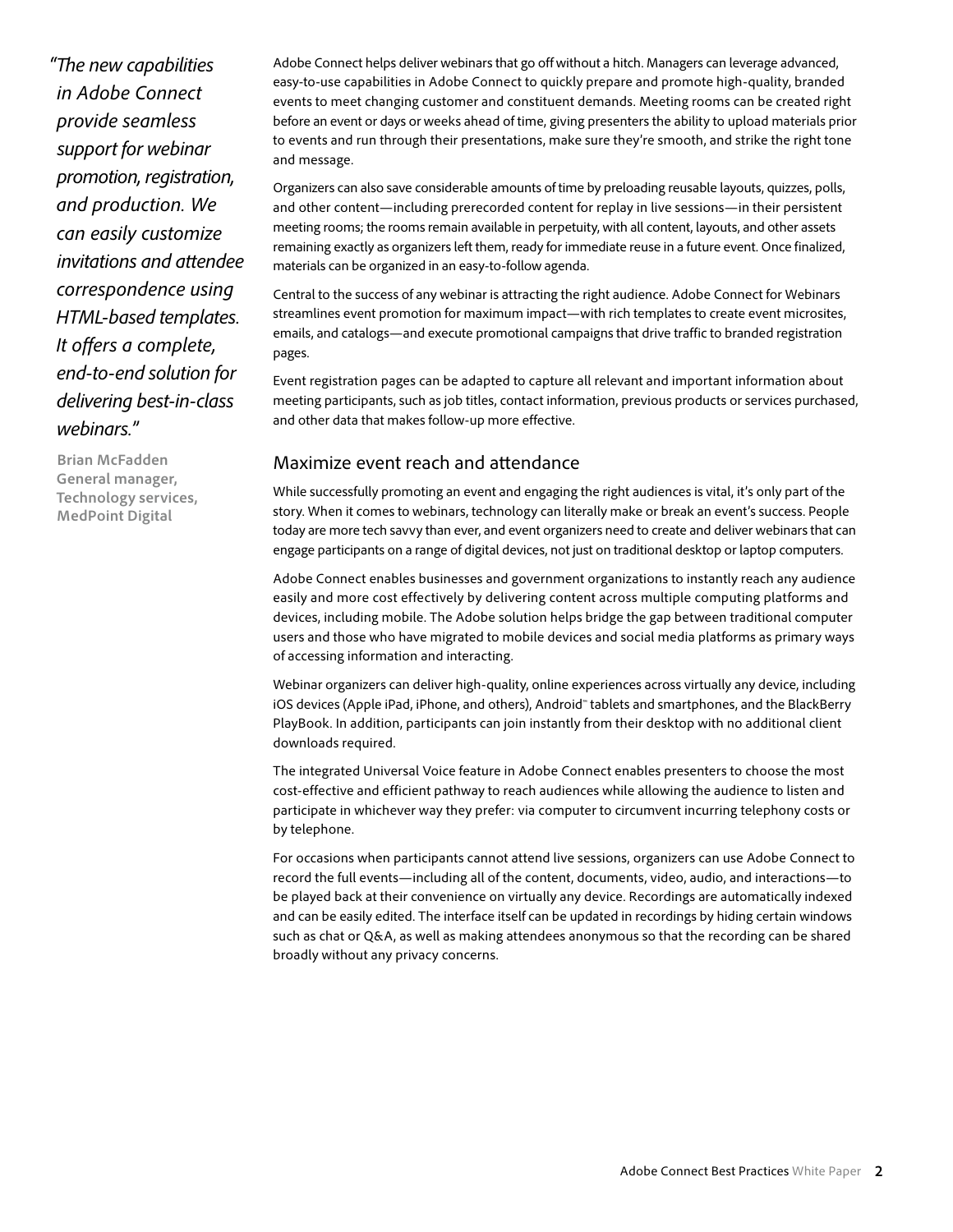*"No matter where our customers are, we want them to come to us and be confident that they'll enjoy highquality experiences. With Adobe Connect, we know we can deliver relevant, impactful sessions to the broadest possible audiences. These webinars have become a strong differentiator for us in the market and an important way to stay close to our customers."*

**Jonathan Verey Web coordinator, IDEXX Learning Center**

### Personalize the experience and use social media for exceptional events that inspire action

Adobe Connect gives webinar organizers the flexibility to adapt presentations to specific audiences for maximum impact. Meeting hosts leverage a variety of helpful tools to make sessions truly interactive from start to finish.

Replicating an in-person meeting format, Adobe Connect allows meeting hosts to create a specialized layout, called a lobby, where attendees can gather and engage before a meeting begins. The lobby also gives hosts an opportunity to provide meeting room best practices, information about the organization, its product or service, and a list of polling questions to learn more about participants before the meeting begins.

With Adobe Connect, event organizers have complete flexibility in arranging meeting room layouts; adding, removing, resizing, or moving windows such as chat, Q&A, notes, content sharing, video, and others—enabling presenters to step through content in the most effective way and keep participants engaged. The look and feel of the room is also fully adjustable, and can be branded (at no additional cost) to corporate standards throughout.

Webinars delivered with Adobe Connect are designed to fully engage participants with interactive features such as live polling, real-time chat, streaming video, and support for any number of webcam streams at DVD quality. Additional high-impact, yet simple, elements such as emoticons, hand-raising, and direct interaction on social networking sites help keep audience members attentive and engaged throughout meetings.

An example is the TwitterConnect pod, an application for Adobe Connect that searches Twitter for content related to the meeting. The application is especially useful for virtual conferences with defined Twitter hashtags, helping participants easily locate specific terms in their timelines. Meeting hosts or presenters define the search term, and the pod synchronizes so that all participants see the same search results.

Hosts can also easily upload additional content during an event without disrupting presentations in progress, facilitating responsiveness to changing participant interests on-the-fly. A backstage area and "prepare mode" can be used to manage events behind the scenes, enabling multiple presenters and hosts to simultaneously update their layouts and content, ensuring seamless event execution.

#### Measure engagement and message resonance

Throughout an event, webinar organizers and presenters can also track easy-to-read engagement metrics and key performance indicators (KPIs) that show instantly the online content and meeting experiences resonating best with participants. Using the rich, color-coded engagement dashboard in Adobe Connect, event hosts and organizers can watch audience participation and engagement in real time and react to what is and is not resonating with an audience. Event hosts can quickly see the number of poll questions answered and additional participant interactions—chat, voice conference, status updates, and others—helping to arrive at an overall participant engagement score that is displayed in the dashboard. Engagement metrics are also available in post-event reporting to enable more targeted follow up.

### Deliver compelling presentation with innovative video and audio

With the prevalence of technology in daily life, customers and constituents expect high-quality experiences in every interaction. For businesses and governments, that means incorporating rich elements and interactivity into online events.

As part of the focus on enabling high-impact, compelling events, Adobe Connect supports rich video capabilities, with dynamic video content and other interactive features playing flawlessly within Adobe Connect meetings—all without requiring any participant downloads, enabling everyone in the audience to view the content.